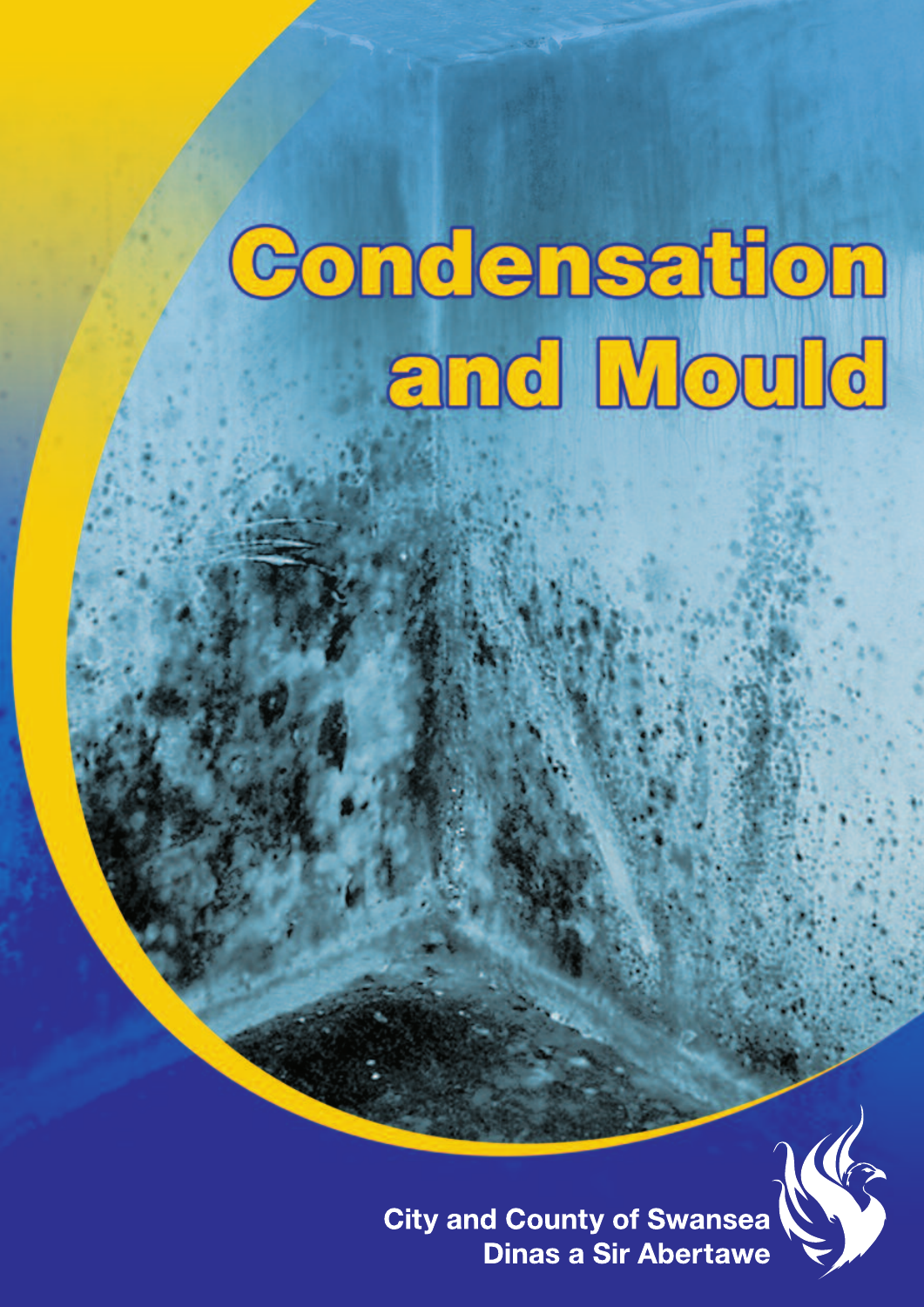### *Condensation and Mould*

Condensation and mould caused by condensation are not always due to defects in <sup>a</sup> property. They can usually be addressed by the occupiers altering the way they live in their home. The Council receives many complaints about damp problems in properties from tenants renting from private landlords. In many cases this damp problem is actually condensation.

# *What is Condensation?*

The air in your home will always contain a certain amount of moisture. This does not normally cause a problem. However, when air gets cold it cannot hold all the water produced by the occupier's normal everyday activities, so small droplets of water will form. This is condensation.

These droplets usually form on cold surfaces such as windows, mirrors, tiles and external walls. It is also common in areas where there is little movement of air such as in corners and behind furniture.



Condensation has formed in this area where poor air circulation and cold external walls combine to provide perfect conditions for mould growth.



Severe condensation in this bedroom has caused the wallpaper to fall off the wall. Opening the window a little and heating the room adequately should help reduce the problems in this room.

You may sometimes see evidence of condensation on clothes stored in your wardrobe as there is little circulation of air in this space.

Excessive condensation can lead to mould growth that is usually black. Mould growth caused by condensation can be wiped away.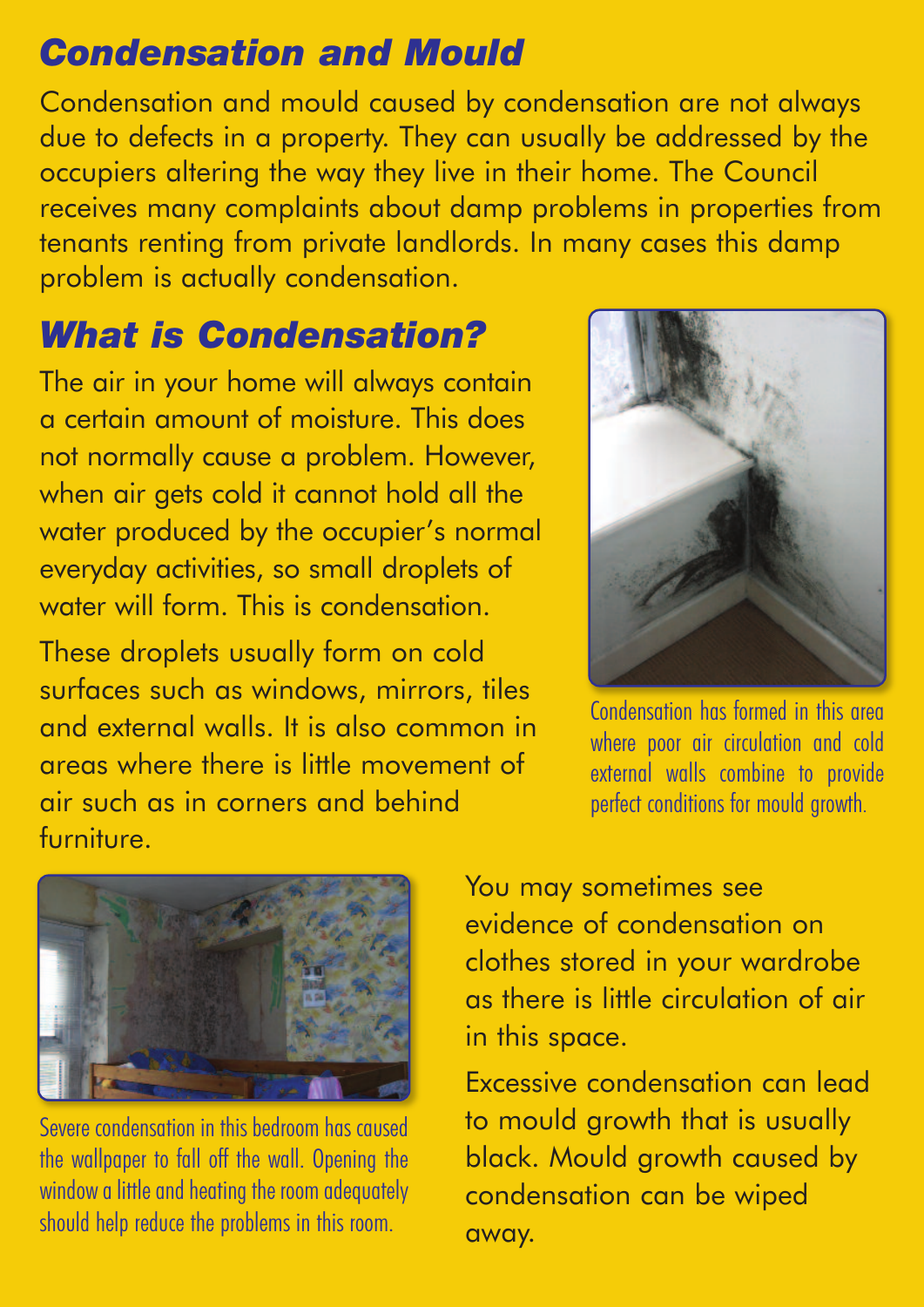### *How to treat condensation*

To kill and remove mould, wipe down affected areas (e.g. walls and window frames) every few days with <sup>a</sup> fungicidal wash. (This should have <sup>a</sup> Health and Safety Executive approval number and you must follow the manufacturer's instructions carefully). This should be par<sup>t</sup> of your regular cleaning routine. Dry clean mould affected clothes and clean carpets.

# *What causes condensation?*

- l **Too much moisture in your home;**
- l **Not enough ventilation in your home;**
- $\bullet$  **Inadequate heating.**

#### *How can I help to prevent condensation in my home?*

#### **You can produce less moisture and increase ventilation by:**

- **O** Drying clothes outside;
- **C** Opening windows if you must dry clothes indoors;
- **In Not drying clothes on radiators;**
- **C** Closing kitchen doors when cooking;
- **I** Using lids on pots and pans when cooking and opening kitchen windows;
- **Closing bathroom doors when running a bath or using a shower;**
- **I** Using extractor fans in kitchens and bathrooms where available:
- l Avoiding the use of flueless gas or paraffin heaters;
- l Making sure the hose on a tumble dryer is ventilated to the outside;
- **C** Ensuring trickle vents in PVC windows are used and well maintained;
- Keeping windows ajar in bedrooms overnight (most PVC windows will have night latches for this purpose);

l Not over occupying your home. More people means more moisture;

- l Making sure air can circulate in wardrobes and cupboards by not overfilling;
- l Keeping furniture away from external walls to ensure that air can circulate in these areas.